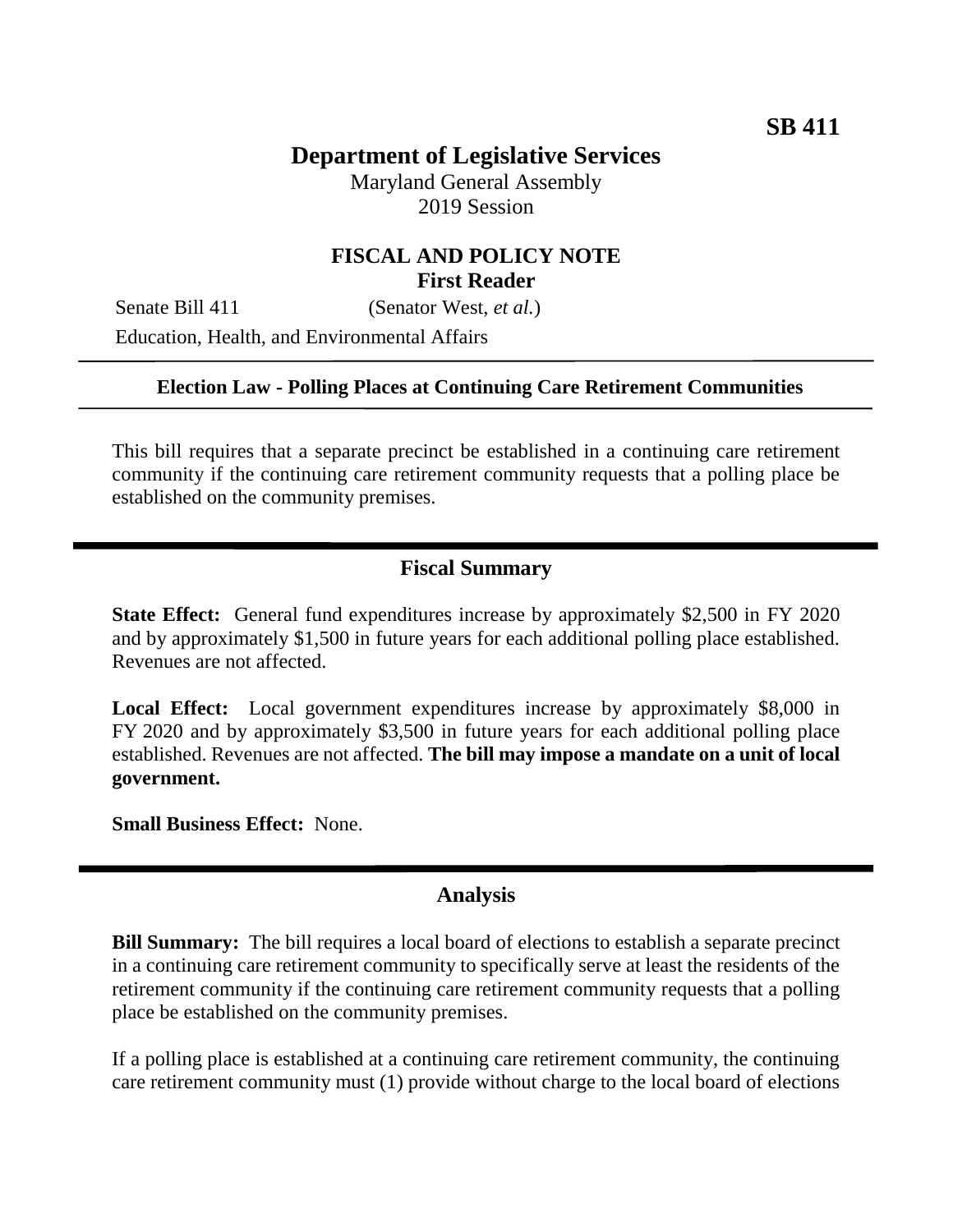a facility for use as a polling place that meets all applicable requirements under State election law and as established by the State Board of Elections and (2) provide assistance to the local board of elections in recruiting election judges to staff the polling place.

"Continuing care retirement community" means a facility in which a provider who holds a certificate of registration from the Maryland Department of Aging provides care to at least 200 individuals who are at least 60 years of age and not related by blood or marriage to the provider.

**Current Law:** As it deems expedient for the convenience of voters, a local board of elections may (1) create and alter the boundaries for precincts in the county; (2) designate the location for polling places in any election district, ward, or precinct in the county; and (3) combine or abolish precincts.

A local board must establish a separate precinct on campus, or within one-half mile of the campus, to specifically serve a public or private institution of higher education if the local board determines that at least 500 students, faculty, and staff who attend or work at the institution are registered voters in the precinct in which the institution is located. A local board is not required to establish a separate precinct if there is already an established precinct within one-half mile of the public or private institution of higher education's campus that serves the voters who attend or work at the institution.

**Background:** The Maryland Department of Aging indicates that there are 38 operating or approved continuing care retirement communities in Maryland. The communities, both operating and under construction contain over 16,000 continuing care units, of which 12,000 are independent living, over 2,000 are assisted living, and over 2,000 are nursing care.

**State Fiscal Effect:** General fund expenditures increase to the extent additional polling places are established at continuing care retirement communities pursuant to the bill. The State Board of Elections (SBE) shares voting system costs with the local boards of elections pursuant to Chapter 564 of 2001. SBE costs increase by approximately \$2,500 per additional polling place in fiscal 2020 and by approximately \$1,500 per additional polling place in future years, reflecting the State's share of voting equipment and ballot costs for the polling place.

**Local Fiscal Effect:** Local government expenditures increase to the extent additional polling places are established at continuing care retirement communities pursuant to the bill. Local board of elections costs increase by approximately \$8,000 per additional polling place in fiscal 2020 and by approximately \$3,500 per additional polling place in future years, reflecting the local boards of elections' share of voting equipment and ballot costs, plus election judge, pollbook, and supplies costs.